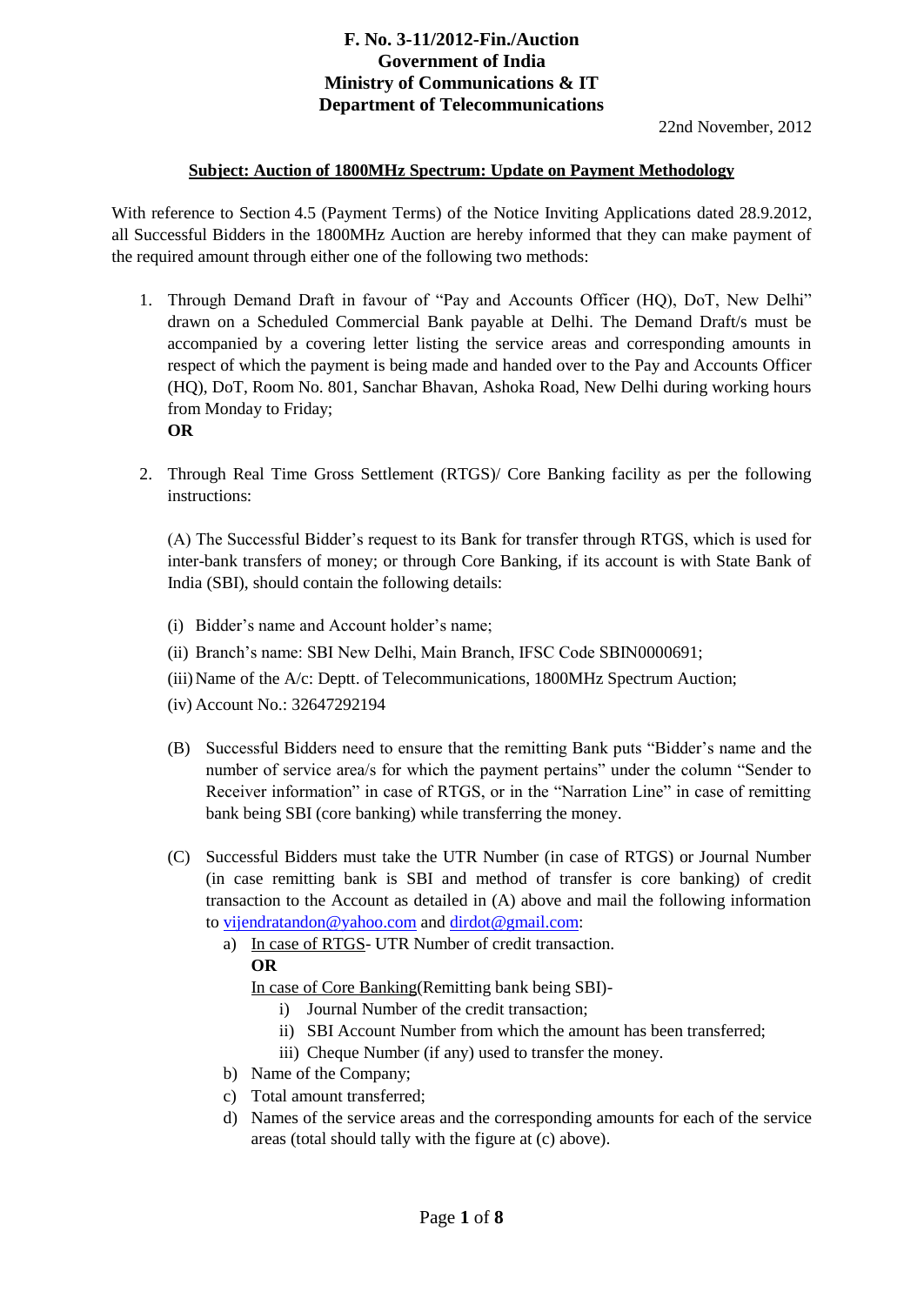Please note that the last date for payment is 1.12.2012. If the payment is not received by the last date, the EMD will be forfeited. This will be without prejudice to any other action that DoT might take. The Bidder-wise amounts payable along with instructions is attached (Annexure-I). For those who opt for deferred payment option, the FBG format to be used is attached (Annexure-II).

After making the payment, the Successful Bidder may apply separately to the WPC Wing of DoT for the Letter of Intent (LoI) for allocation of identified frequencies.

Encl.: as above (two)

 -Sd-Rajeev Prakash Director(WF) Ph. 23036215 9868135151

To all successful bidders in the 1800MHz auction

Copy to:

- (i) Wireless Advisor, DoT
- (ii) Sr. DDG(AS), DoT
- (iii) Director (WR)/ ADG(WR)
- (iv) Director (TA-II)/ PAO (HQ), DoT He may book the amounts received under HoA 127500-103-01-02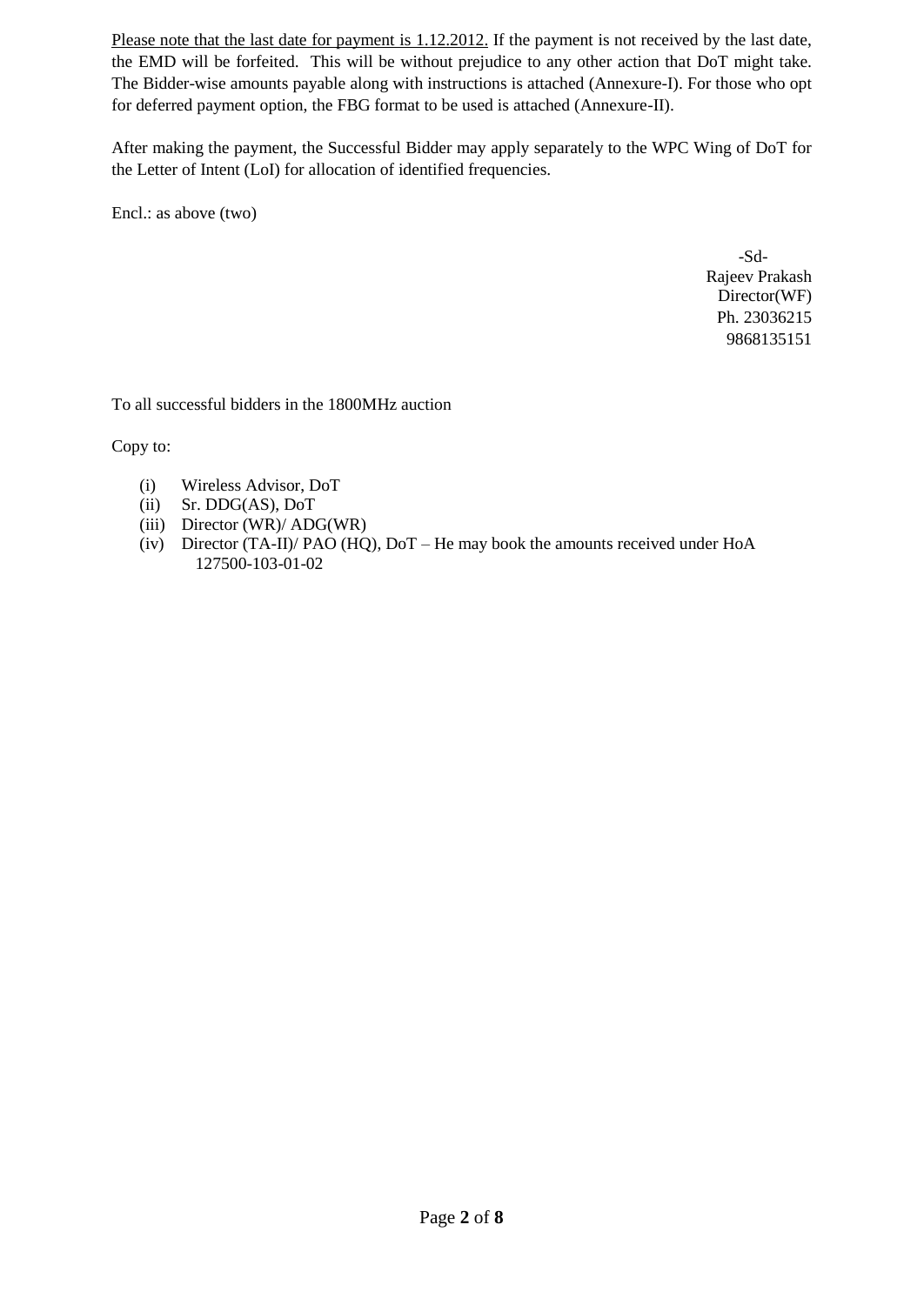# **Bidder-wise, Service Area-wise Amounts Payable**

# **1. Bharti Airtel Limited**

| <b>Service Area</b> | <b>Amount to be</b><br>paid (in case of<br>full upfront<br>payment)<br>(Rs. Crores) | <b>Upfront Payment</b><br>Amount in case of<br><b>Deferred Payment</b><br>Option (33% of<br><b>Final Bid Amount</b> )<br>(Rs. Crores) | <b>Instalment</b><br>Amount (in<br>case of<br><b>Deferred</b><br><b>Payment</b><br><b>Option</b> )<br>(Rs. Crores) | <b>FBG</b> Amount<br>(in case of<br><b>Deferred</b><br><b>Payment</b><br><b>Option</b> )<br>(Rs. Crores) |
|---------------------|-------------------------------------------------------------------------------------|---------------------------------------------------------------------------------------------------------------------------------------|--------------------------------------------------------------------------------------------------------------------|----------------------------------------------------------------------------------------------------------|
| Assam               | 8.67                                                                                | 2.86                                                                                                                                  | 1.13                                                                                                               | 1.13                                                                                                     |
| <b>Total</b>        | 8.67                                                                                | 2.86                                                                                                                                  | 1.13                                                                                                               | 1.13                                                                                                     |

#### **2. Idea Cellular Limited**

| <b>Service Area</b> | <b>Amount to be</b><br>paid (in case of<br>full upfront<br>payment)<br>(Rs. Crores) | <b>Upfront Payment</b><br><b>Amount in case of</b><br><b>Deferred Payment</b><br>Option (33% of<br><b>Final Bid Amount)</b><br>(Rs. Crores) | <b>Instalment</b><br>Amount (in<br>case of<br><b>Deferred</b><br><b>Payment</b><br>Option)<br>(Rs. Crores) | <b>FBG</b> Amount<br>(in case of<br><b>Deferred</b><br><b>Payment</b><br><b>Option</b> )<br>(Rs. Crores) |
|---------------------|-------------------------------------------------------------------------------------|---------------------------------------------------------------------------------------------------------------------------------------------|------------------------------------------------------------------------------------------------------------|----------------------------------------------------------------------------------------------------------|
| Assam               | 34.68                                                                               | 11.44                                                                                                                                       | 4.51                                                                                                       | 4.51                                                                                                     |
| <b>Bihar</b>        | 46.43                                                                               | 15.32                                                                                                                                       | 6.03                                                                                                       | 6.03                                                                                                     |
| Jammu & Kashmir     | 25.32                                                                               | 8.36                                                                                                                                        | 3.29                                                                                                       | 3.29                                                                                                     |
| Kolkata             | 454.88                                                                              | 150.11                                                                                                                                      | 59.10                                                                                                      | 59.10                                                                                                    |
| North East          | 35.36                                                                               | 11.67                                                                                                                                       | 4.59                                                                                                       | 4.59                                                                                                     |
| Orissa              | 81.08                                                                               | 26.76                                                                                                                                       | 10.53                                                                                                      | 10.53                                                                                                    |
| Tamil Nadu          | 1224.36                                                                             | 404.04                                                                                                                                      | 159.08                                                                                                     | 159.08                                                                                                   |
| West Bengal         | 129.20                                                                              | 42.64                                                                                                                                       | 16.79                                                                                                      | 16.79                                                                                                    |
| <b>Total</b>        | 2031.31                                                                             | 670.33                                                                                                                                      | 263.93                                                                                                     | 263.93                                                                                                   |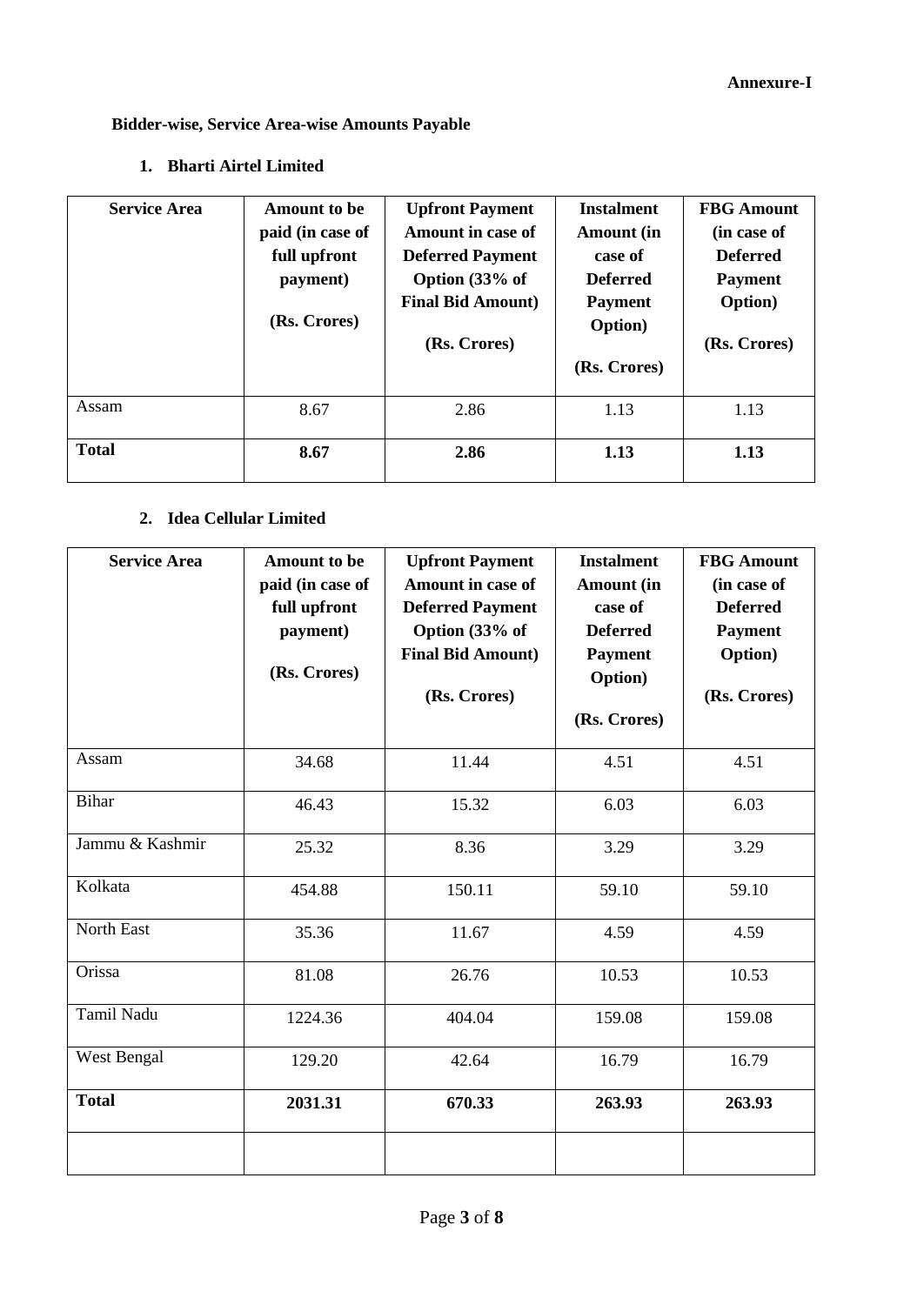## **3. Vodafone South Limited**

| <b>Service Area</b>     | <b>Amount to be</b><br>paid (in case of<br>full upfront<br>payment)<br>(Rs. Crores) | <b>Upfront Payment</b><br>Amount in case of<br><b>Deferred Payment</b><br>Option (33% of<br><b>Final Bid Amount)</b><br>(Rs. Crores) | <b>Instalment</b><br><b>Amount</b> (in<br>case of<br><b>Deferred</b><br><b>Payment</b><br>Option)<br>(Rs. Crores) | <b>FBG</b> Amount<br>(in case of<br><b>Deferred</b><br><b>Payment</b><br><b>Option</b> )<br>(Rs. Crores) |
|-------------------------|-------------------------------------------------------------------------------------|--------------------------------------------------------------------------------------------------------------------------------------|-------------------------------------------------------------------------------------------------------------------|----------------------------------------------------------------------------------------------------------|
| Assam                   | 17.34                                                                               | 5.72                                                                                                                                 | 2.25                                                                                                              | 2.25                                                                                                     |
| <b>Bihar</b>            | 92.86                                                                               | 30.64                                                                                                                                | 12.07                                                                                                             | 12.07                                                                                                    |
| Haryana                 | 93.04                                                                               | 30.70                                                                                                                                | 12.09                                                                                                             | 12.09                                                                                                    |
| <b>Himachal Pradesh</b> | 7.78                                                                                | 2.57                                                                                                                                 | 1.01                                                                                                              | 1.01                                                                                                     |
| Jammu & Kashmir         | 12.66                                                                               | 4.18                                                                                                                                 | 1.64                                                                                                              | 1.64                                                                                                     |
| Kerala                  | 65.30                                                                               | 21.55                                                                                                                                | 8.48                                                                                                              | 8.48                                                                                                     |
| Madhya Pradesh          | 107.98                                                                              | 35.63                                                                                                                                | 14.03                                                                                                             | 14.03                                                                                                    |
| Maharashtra             | 262.81                                                                              | 86.73                                                                                                                                | 34.15                                                                                                             | 34.15                                                                                                    |
| North East              | 17.68                                                                               | 5.83                                                                                                                                 | 2.30                                                                                                              | 2.30                                                                                                     |
| Orissa                  | 40.54                                                                               | 13.38                                                                                                                                | 5.27                                                                                                              | 5.27                                                                                                     |
| Punjab                  | 67.28                                                                               | 22.20                                                                                                                                | 8.74                                                                                                              | 8.74                                                                                                     |
| Uttar Pradesh (East)    | 76.17                                                                               | 25.14                                                                                                                                | 9.90                                                                                                              | 9.90                                                                                                     |
| Uttar Pradesh (West)    | 214.82                                                                              | 70.89                                                                                                                                | 27.91                                                                                                             | 27.91                                                                                                    |
| West Bengal             | 51.68                                                                               | 17.05                                                                                                                                | 6.71                                                                                                              | 6.71                                                                                                     |
| <b>Total</b>            | 1127.94                                                                             | 372.22                                                                                                                               | 146.55                                                                                                            | 146.55                                                                                                   |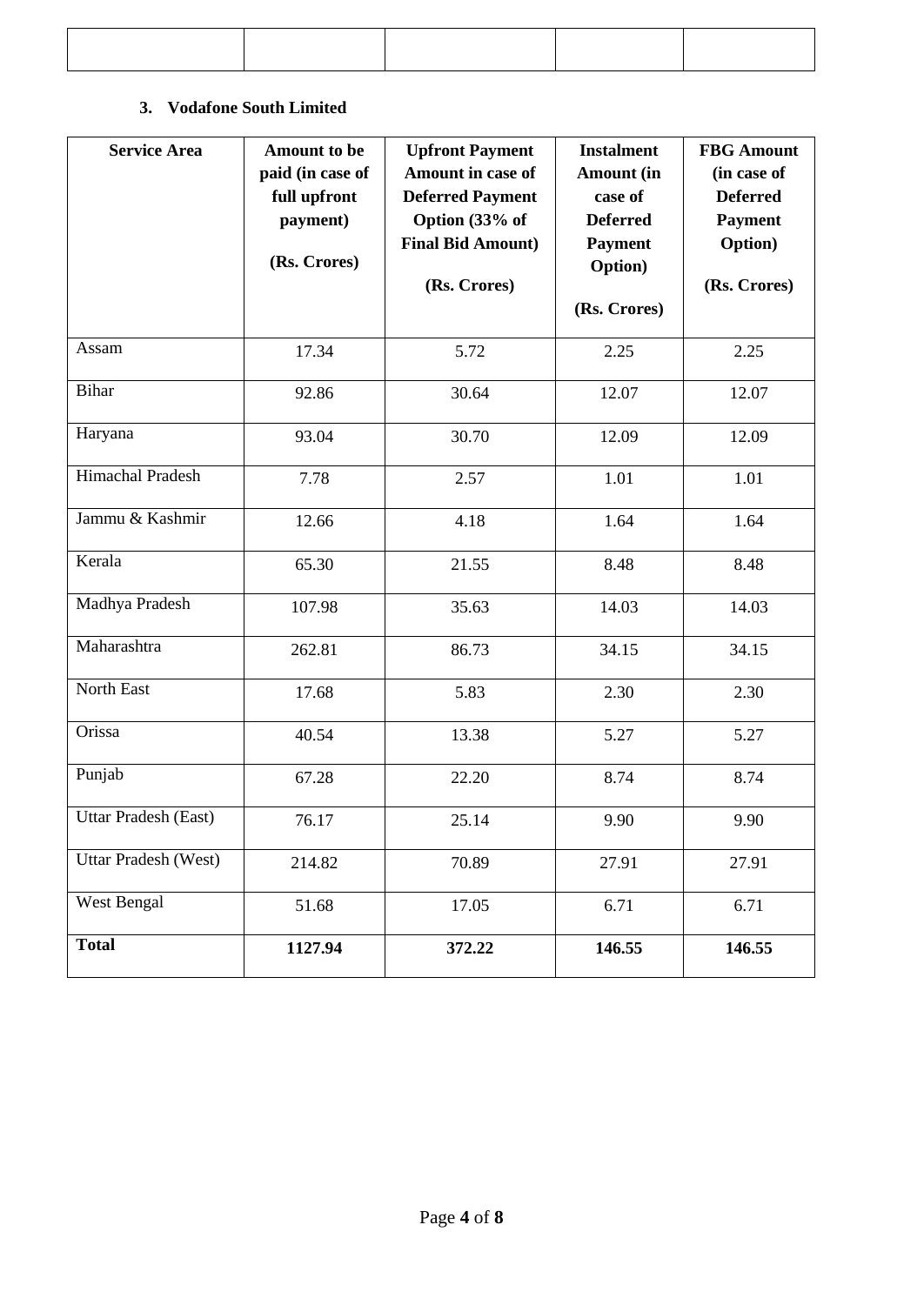## **4. Videocon Telecommunications Limited**

| <b>Service Area</b>  | <b>Amount to be</b><br>paid (in case of<br>full upfront<br>payment)<br>(Rs. Crores) | <b>Upfront Payment</b><br>Amount in case of<br><b>Deferred Payment</b><br>Option (33% of<br><b>Final Bid Amount)</b><br>(Rs. Crores) | <b>Instalment</b><br><b>Amount</b> (in<br>case of<br><b>Deferred</b><br><b>Payment</b><br><b>Option</b> )<br>(Rs. Crores) | <b>FBG</b> Amount<br>(in case of<br><b>Deferred</b><br><b>Payment</b><br><b>Option</b> )<br>(Rs. Crores) |
|----------------------|-------------------------------------------------------------------------------------|--------------------------------------------------------------------------------------------------------------------------------------|---------------------------------------------------------------------------------------------------------------------------|----------------------------------------------------------------------------------------------------------|
| <b>Bihar</b>         | 185.72                                                                              | 61.29                                                                                                                                | 24.13                                                                                                                     | 24.13                                                                                                    |
| Gujarat              | 899.36                                                                              | 296.79                                                                                                                               | 116.85                                                                                                                    | 116.85                                                                                                   |
| Haryana              | 186.08                                                                              | 61.41                                                                                                                                | 24.18                                                                                                                     | 24.18                                                                                                    |
| Madhya Pradesh       | 215.96                                                                              | 71.27                                                                                                                                | 28.06                                                                                                                     | 28.06                                                                                                    |
| Uttar Pradesh (East) | 304.68                                                                              | 100.54                                                                                                                               | 39.59                                                                                                                     | 39.59                                                                                                    |
| Uttar Pradesh (West) | 429.64                                                                              | 141.78                                                                                                                               | 55.82                                                                                                                     | 55.82                                                                                                    |
| <b>Total</b>         | 2221.44                                                                             | 733.08                                                                                                                               | 288.63                                                                                                                    | 288.63                                                                                                   |

## **5. Telewings Communications Services Private Limited**

| <b>Service Area</b>  | Amount to be<br>paid (in case of<br>full upfront<br>payment)<br>(Rs. Crores) | <b>Upfront Payment</b><br><b>Amount in case of</b><br><b>Deferred Payment</b><br>Option (33% of<br><b>Final Bid Amount)</b><br>(Rs. Crores) | <b>Instalment</b><br><b>Amount</b> (in<br>case of<br><b>Deferred</b><br><b>Payment</b><br><b>Option</b> )<br>(Rs. Crores) | <b>FBG</b> Amount<br>(in case of<br><b>Deferred</b><br><b>Payment</b><br><b>Option</b> )<br>(Rs. Crores) |
|----------------------|------------------------------------------------------------------------------|---------------------------------------------------------------------------------------------------------------------------------------------|---------------------------------------------------------------------------------------------------------------------------|----------------------------------------------------------------------------------------------------------|
| Andhra Pradesh       | 1147.64                                                                      | 378.72                                                                                                                                      | 149.11                                                                                                                    | 149.11                                                                                                   |
| <b>Bihar</b>         | 185.72                                                                       | 61.29                                                                                                                                       | 24.13                                                                                                                     | 24.13                                                                                                    |
| Gujarat              | 899.36                                                                       | 296.79                                                                                                                                      | 116.85                                                                                                                    | 116.85                                                                                                   |
| Maharashtra          | 1051.24                                                                      | 346.91                                                                                                                                      | 136.59                                                                                                                    | 136.59                                                                                                   |
| Uttar Pradesh (East) | 304.68                                                                       | 100.54                                                                                                                                      | 39.59                                                                                                                     | 39.59                                                                                                    |
| Uttar Pradesh (West) | 429.64                                                                       | 141.78                                                                                                                                      | 55.82                                                                                                                     | 55.82                                                                                                    |
| <b>Total</b>         | 4018.28                                                                      | 1326.03                                                                                                                                     | 522.10                                                                                                                    | 522.10                                                                                                   |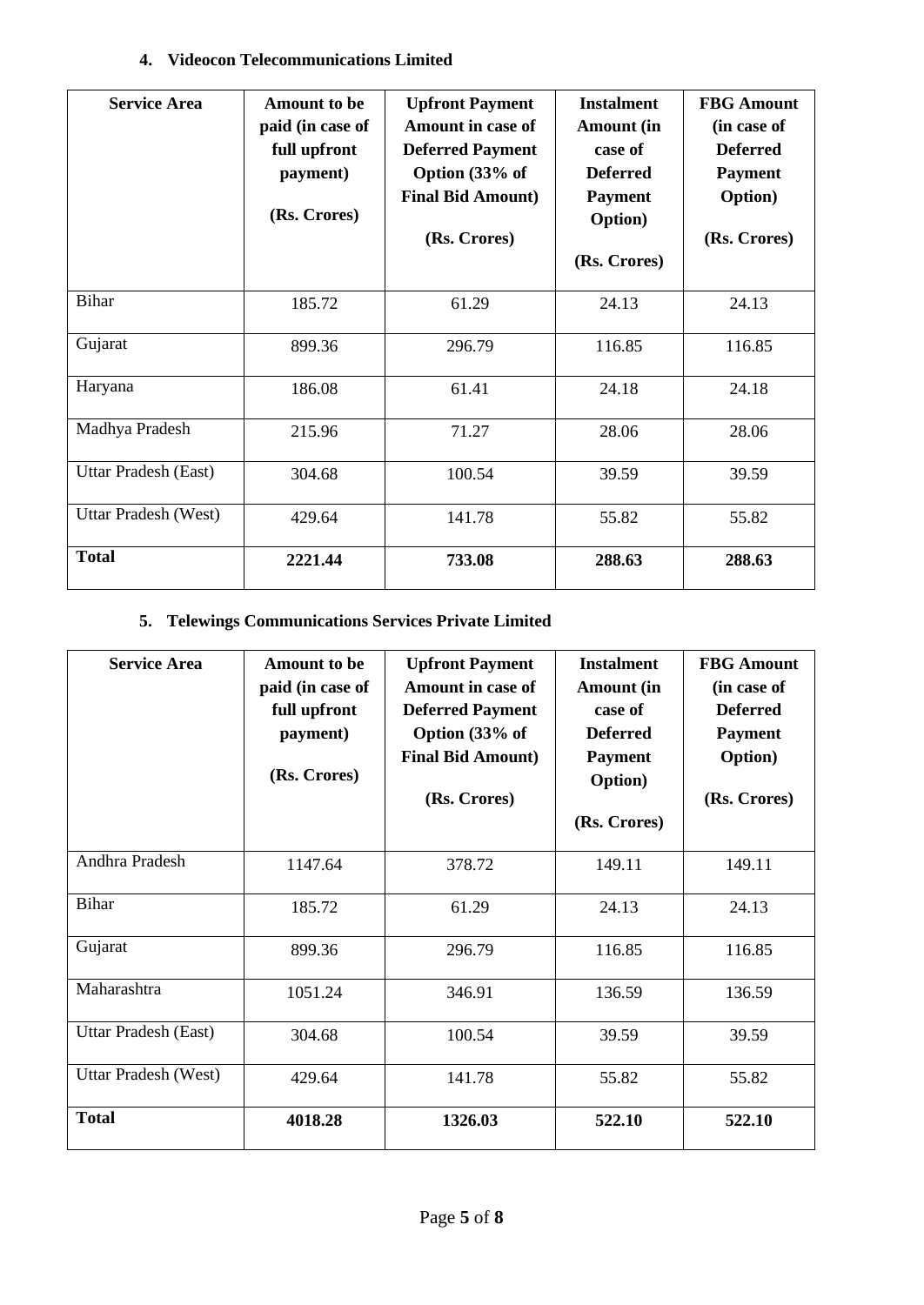#### **Instructions:**

- 1. The 1st instalment of the balance due shall become due on the third anniversary of the scheduled date of the first payment. Subsequent instalment shall become due on the same date of each following year.
- 2. The successful bidder shall securitize the annual instalment for the deferred payment through a financial bank guarantee (FBG) of an amount of one annual instalment. On payment of 1st instalment and each instalment thereafter, the financial bank guarantee shall be renewed for a further period of one year and submitted at least one month prior to the date of expiry of validity of the financial bank guarantee submitted earlier. In case of non-renewal, the Financial Bank Guarantee will be encashed and the amount kept as non-interest bearing deposit with the DoT till such bank guarantee is renewed and instalment due is paid. Payment of due instalment and renewal of Financial Bank Guarantee (FBG) shall be done by the successful bidder as per the schedule without the necessity for the DoT to raise any demand or notice for the same.
- 3. The successful bidder will have to submit an FBG equal to the annual instalment along with the upfront payment which shall be valid for 3 years. FBG may be handed over to Sh. Rajeev Prakash, Director(WF), Room No. 1109, Sanchar Bhavan, Ashoka Road, New Delhi.
- 4. In case of overdue payments, penal interest shall be charged on the delayed amount from the due date at the prime lending rate of the State Bank of India, applicable on the due date, plus 2% (compounded monthly), and a part of the month shall be reckoned as a full month for the purpose of calculation of interest.
- 5. If due payments are not received within time plus a grace period of 10 days, the sum shall be recovered by encashing the Financial Bank Guarantee.
- 6. In the event of default in payment of instalments, in addition to the action as provided in the paras above, DOT may terminate the license and spectrum allotment/ assignment, in which case, the allotted/ assigned spectrum will revert back to DOT. The FBGs in such cases will be encashed. This would be without prejudice to any other remedy DOT may decide to resort to.
- 7. In case of set-off option, the amount to be set-off may be clearly indicated.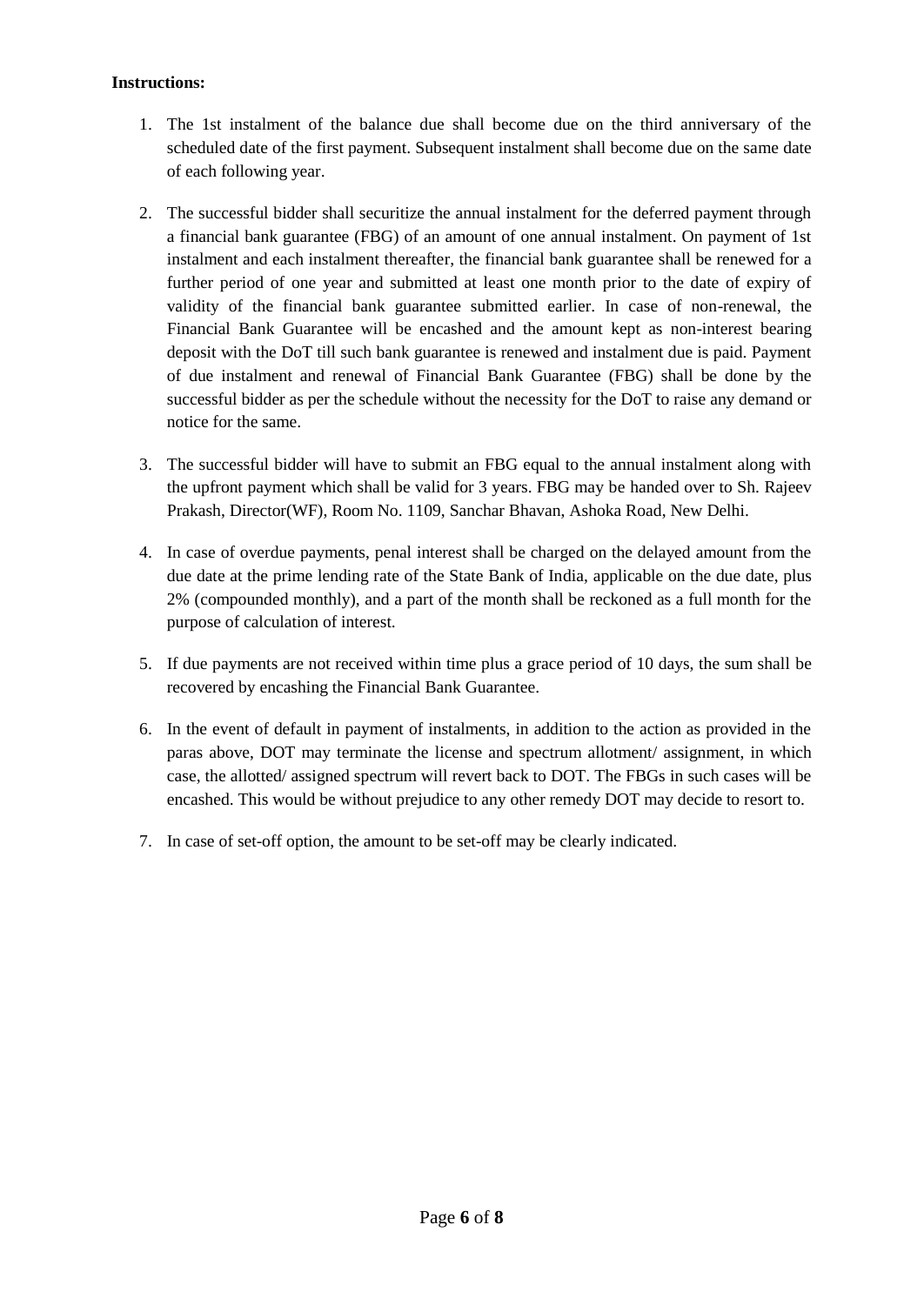#### **PROFORMA FOR FINANCIAL BANK GUARANTEE**

**(**Deferred annual payment due against the bid amount for Spectrum)

To The President of India

| In consideration of the President of India (hereinafter called 'THE AUTHORITY') having agreed to         |                     |
|----------------------------------------------------------------------------------------------------------|---------------------|
| assign spectrum to $M/s$ _______                                                                         | (hereinafter called |
| SUCCESSFUL BIDDER')<br><b>THE</b>                                                                        | 1n                  |
| Service Area (Name of Service Area) on the terms and conditions contained in                             |                     |
| the Notice Inviting Applications(NIA) dated 28 <sup>th</sup> September 2012 and amendments thereof       |                     |
| (collectively the NIA), which inter-alia provides for production of a Bank Guarantee to the extent of    |                     |
| Rs. ______________________(in words _______________________________) under provisions of NIA by way      |                     |
| of security for payment of the said Deferred annual payment due against the bid amount for Spectrum      |                     |
| required to be paid by the SUCCESSFUL BIDDER. We ______________ (indicate the name and                   |                     |
| address and other particulars of the Bank) (hereinafter referred to as 'the Bank') at the request of the |                     |
| SUCCESSFUL BIDDER hereby irrevocably and unconditionally guarantee to the Authority that the             |                     |
| SUCCESSFUL BIDDER shall pay the Deferred annual payment due against the bid amount for                   |                     |
| Spectrum to the Authority.                                                                               |                     |

2. We, the Bank, hereby undertake to pay the Authority an amount not exceeding Rs………(Rupees…………only) against any loss or damage caused to or suffered by or would be caused to or suffered by the Authority by reason of any failure of the SUCCESSFUL BIDDER to extend the validity of the guarantee or give a fresh guarantee in lieu of existing one in terms of the NIA, pay all the above mentioned amount or any part thereof within the periods stipulated in the NIA.

3. We, the Bank, hereby further undertake to pay as primary obligor and not merely as surety to pay such sum not exceeding Rs. pay such sum not exceeding Rs. Only) to the Authority immediately on demand and without demur stating that the amount claimed is due by way of failure of the SUCCESSFUL BIDDER to the said Deferred annual payment due against the bid amount for Spectrum.

4. WE, THE BANK, DO HEREBY DECLARE AND AGREE that the decision of the Authority as to whether SUCCESSFUL BIDDER has failed to pay the said Deferred annual payment due against the bid amount for Spectrum payable to the Authority by the Bank hereunder shall be final and binding on us.

5. WE, THE BANK, DO HEREBY DECLARE AND AGREE that the

(a) First Guarantee herein contained shall remain in full force and effect for a period of three Years which shall further be renewed annually at least one month prior to the date of expiry of validity from the date hereof and that it shall continue to be enforceable till all the dues of the Authority in terms of NIA have been fully paid and its claims satisfied or discharged or till Authority satisfies that the terms and conditions of the said NIA have been fully and properly carried out by the said SUCCESSFUL BIDDER and accordingly discharged this guarantee.

(b) The Authority shall have the fullest liberty without our consent and without affecting in any manner our obligations hereunder to vary any of the terms and conditions of the said Licence or to extend time of performance of any obligations by the said SUCCESSFUL BIDDER from time to time or to postpone for any time or from time to time any of the powers exercisable by the Authority against the said SUCCESSFUL BIDDER and to forbear or to enforce any of the terms and conditions relating to the said Licence and we shall not be relieved from our liability by reason of any variation